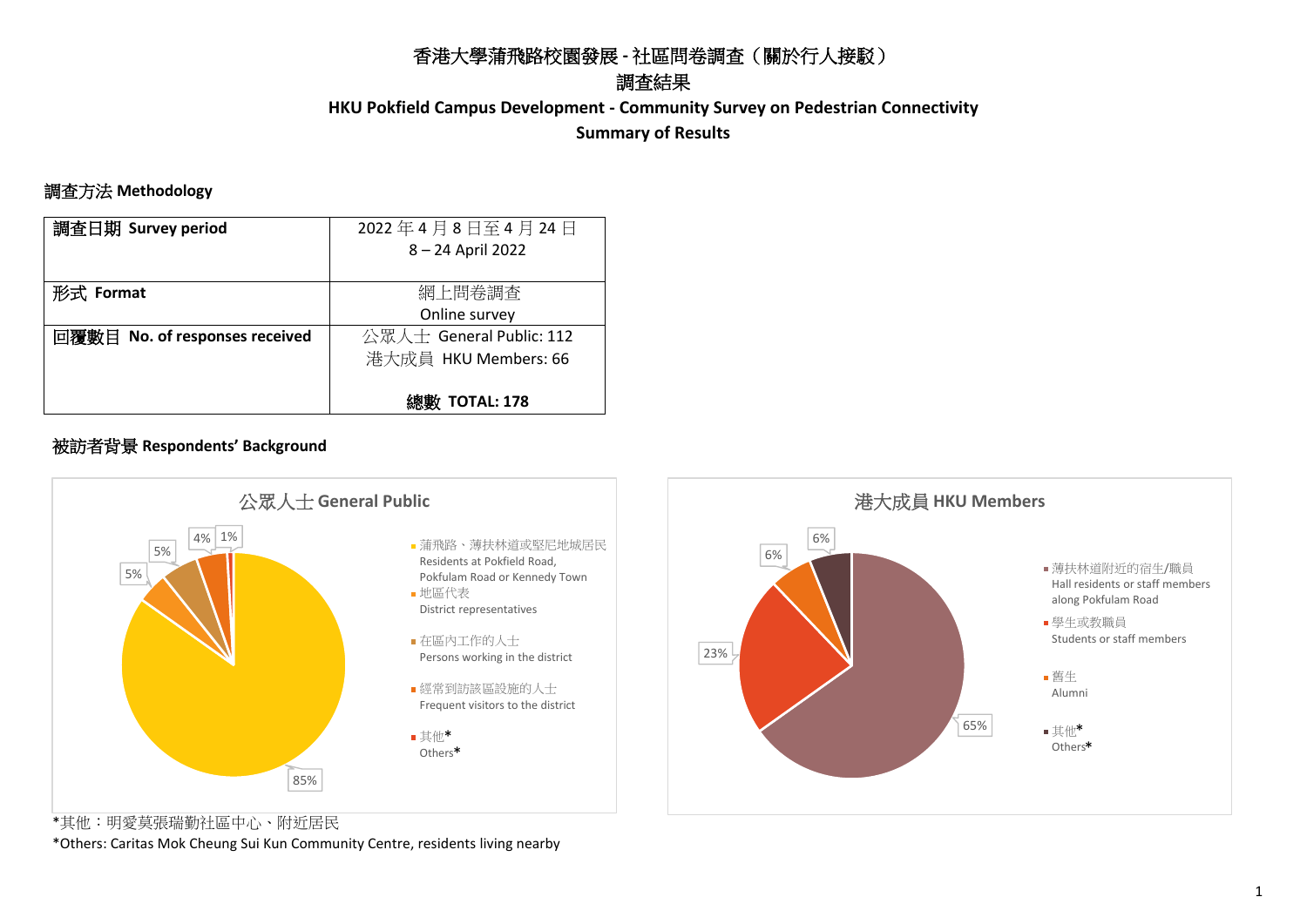### **Q1.** 你每星期通常來往以下地點多少次?

# **Q1. How often do you travel between the following locations?**

- 62%受訪公眾人士通常每星期來往港鐵堅尼地城站與蒲飛路/薄扶林道超過 10 次。 62% of the general public respondents travel between MTR Kennedy Town Station and Pokfield Road/Pokfulam Road more than 10 times a week.
- 只有約三分之一受訪港大成員每星期來往港鐵堅尼地城站、蒲飛路校園與百周年校園超過 10 次。

Only about one-third of the HKU members respondents commute between MTR Kennedy Town Station, Pokfield Campus and Centennial Campus more than 10 times a week.

# 來往港鐵堅尼地城站與蒲飛路**/**薄扶林道

**Between MTR Kennedy Town Station and Pokfield Road/Pokfulam Road**



來往港鐵堅尼地城站與蒲飛路校園 **Between MTR Kennedy Town Station and Pokfield Campus**



#### 來往蒲飛路校園與百周年校園 **Between the Pokfield Campus and Centennial Campus**

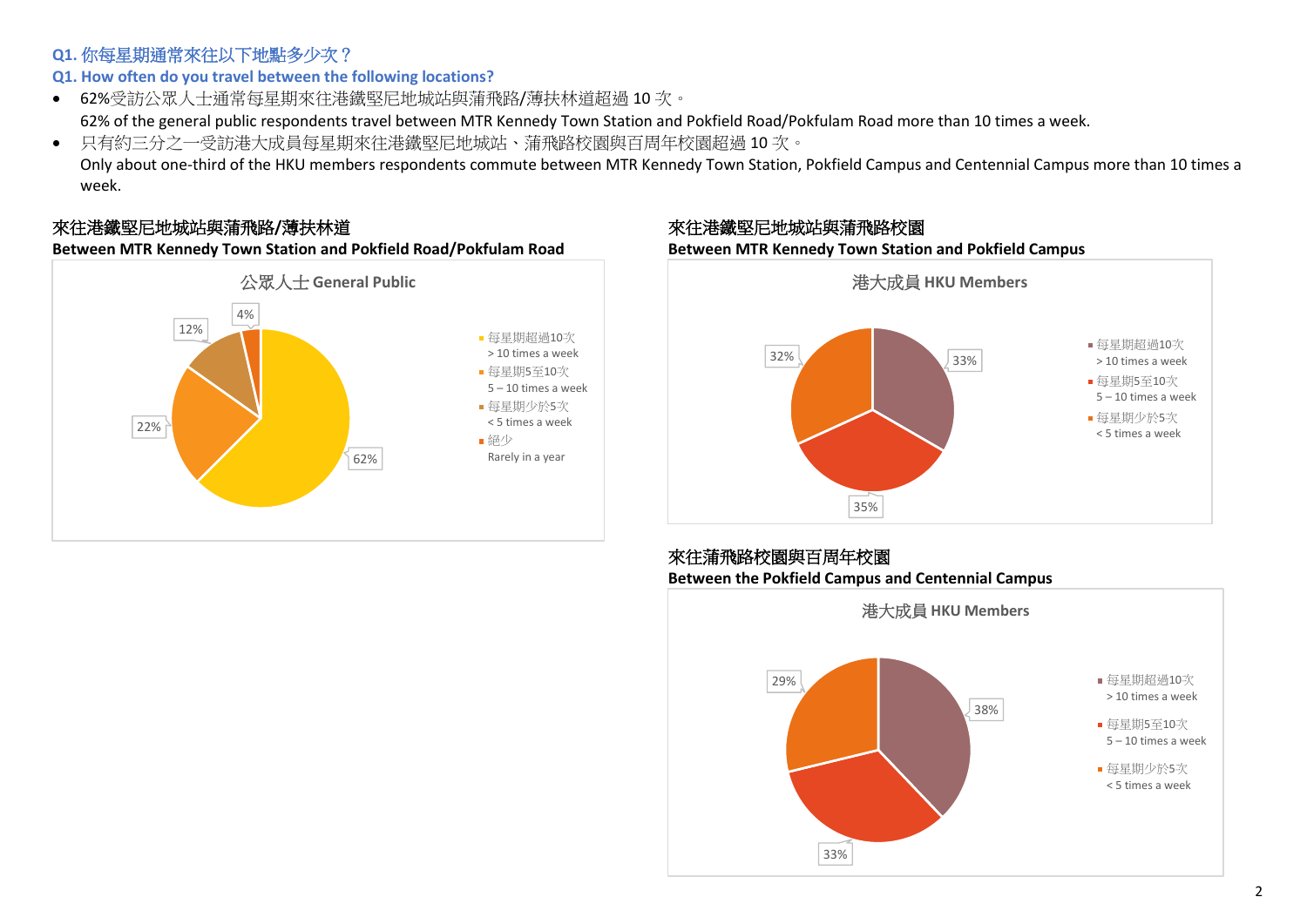# **Q2.** 你通常在甚麼時候來往以下地點?

**Q2. What time of the day do you usually travel between the following locations?** 

• 大部分受訪公眾人士通常於早上及傍晚時間來往港鐵堅尼地城站與蒲飛路/薄扶林道。

Most of the general public respondents usually travel between MTR Kennedy Town Station and Pokfield Road/Pokfulam Road in the morning and in the evening.

• 大部分受訪港大成員則通常於下午及傍晚時間來往港鐵堅尼地城站與蒲飛路校園;而除了晚上9時至清晨5時外,受訪者於其他時間都會往來蒲飛路校園與 百周年校園。

In contrast, HKU members respondents usually commute between MTR Kennedy Town Station and Pokfield Campus in the evening and between Pokfield Campus and Centennial Campus during most of the time except from 9pm to 5am.

# 來往港鐵堅尼地城站與蒲飛路**/**薄扶林道

**Between MTR Kennedy Town Station and Pokfield Road/Pokfulam Road**



#### 來往港鐵堅尼地城站與蒲飛路校園

**Between MTR Kennedy Town Station and Pokfield Campus**



#### 來往蒲飛路校園與百周年校園 **Between Pokfield Campus and Centennial Campus**

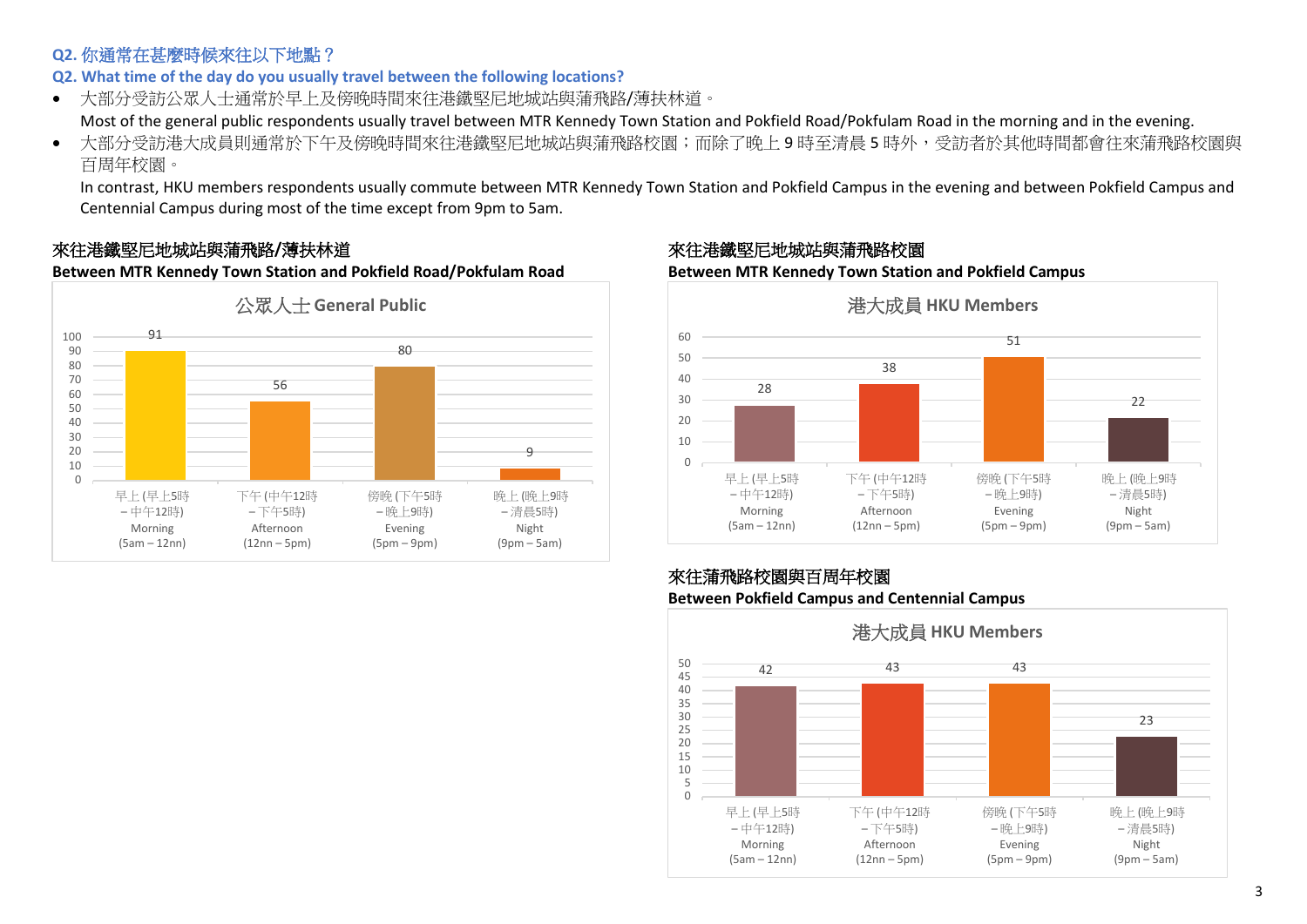#### **Q3.** 你通常怎樣來往以下地點?

#### **Q3. How do you usually travel between the following locations?**

- 86%受訪公眾人士通常步行來往港鐵堅尼地城站與蒲飛路/薄扶林道;約一半人(49%)使用公共交通工具。 86% of the general public respondents travel between MTR Kennedy Town Station and Pokfield Road/Pokfulam Road on foot usually; half of them (49%) travel by public transport.
- 62%受訪港大成員通常乘搭公共交通工具來往港鐵堅尼地城站與蒲飛路校園,只有 30%會步行; 但多達 68%的受訪港大成員會步行來往蒲飛路校園與百周年校 園,只有 17%的人乘搭公共交通工具。

62% of HKU members respondents travel by public transport and only 30% walk between MTR Kennedy Town Station and Pokfield Campus. However, for the trip between Pokfield Campus and Centennial Campus, up to 68% travel on foot and only 17% take public transport.

### 來往港鐵堅尼地城站與蒲飛路**/**薄扶林道

**Between MTR Kennedy Town Station and Pokfield Road/Pokfulam Road**



#### 來往港鐵堅尼地城站與蒲飛路校園

**Between MTR Kennedy Town Station and Pokfield Campus**



# 來往蒲飛路校園與百周年校園

#### **Between Pokfield Campus and Centennial Campus**



\*其他︰小巴 \*Others: Minibus \*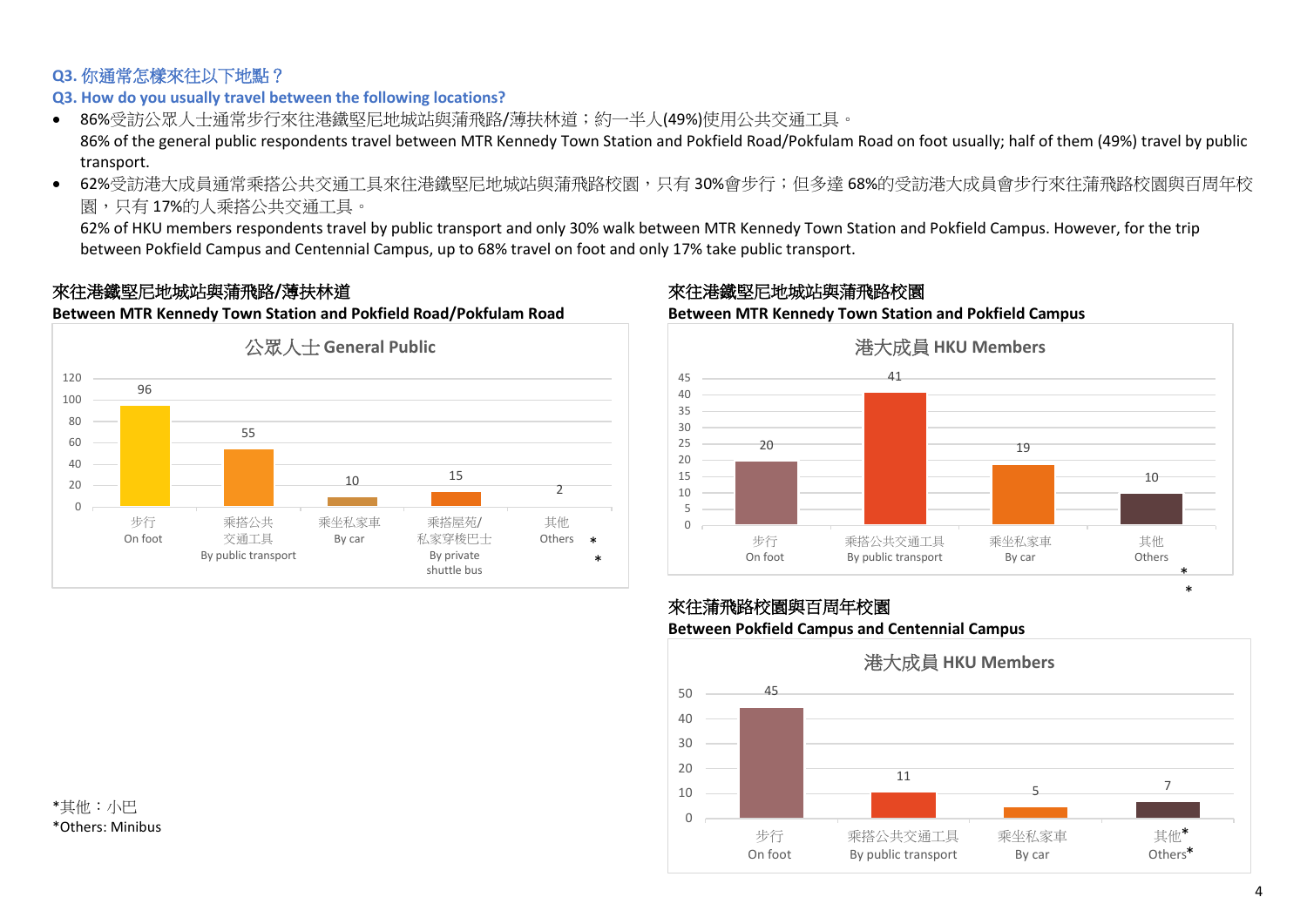# **Q4.** 甚麼原因令你不步行來往以下地點?

**Q4. What are the reasons that discourage you from walking between the following locations?**

● 受訪公眾人士及港大成員均認為最主要是因為區內山坡陡峭,令他們不願意步行來往港鐵堅尼地城站與蒲飛路/薄扶林道,和來往港鐵堅尼地城站、蒲飛路校園 與百周年校園。

Both the general public and HKU members respondents think the steep slope in the area is the most important reason that discourages them from walking between MTR Kennedy Town Station and Pokfield/Pokfulam Road, and between MTR Kennedy Town Station, Pokfield Campus and Centennial Campus.

• 而行人路狹窄及路程遙遠也是令人們不願步行來往以上地點的第二和第三重要的原因。

Narrow footpaths and long distance are the second and third most important reasons why the respondents do not want to walk between the above locations.

# 來往港鐵堅尼地城站與蒲飛路**/**薄扶林道

**Between MTR Kennedy Town Station and Pokfield Road/Pokfulam Road**

# 來往港鐵堅尼地城站、蒲飛路校園及百周年校園

**Between MTR Kennedy Town Station, Pokfield Campus and Centennial Campus**







#### 港大成員 **HKU Members**

註︰受訪者需按重要性將以上四個原因以 *1* 至 *4* 排序;選擇 *1*(最重要)和 *2*(重要)的受訪者人數加起來得出上述結果。

*Note: Respondents were asked to rank the importance of the above 4 reasons on a scale of 1-4. The values shown in the above two charts are generated by adding the number of respondents choosing Rank 1 (most important) and the number of those choosing Rank 2 (important).*

# 其他︰缺乏殘障人士上落設施、晴天及雨天均無遮擋、天氣熱、拿重東西上斜非常困難

Others: Insufficient facilities for the disabled, no shelter during rainy days or sunny days, hot weather, difficult to carry heavy things uphill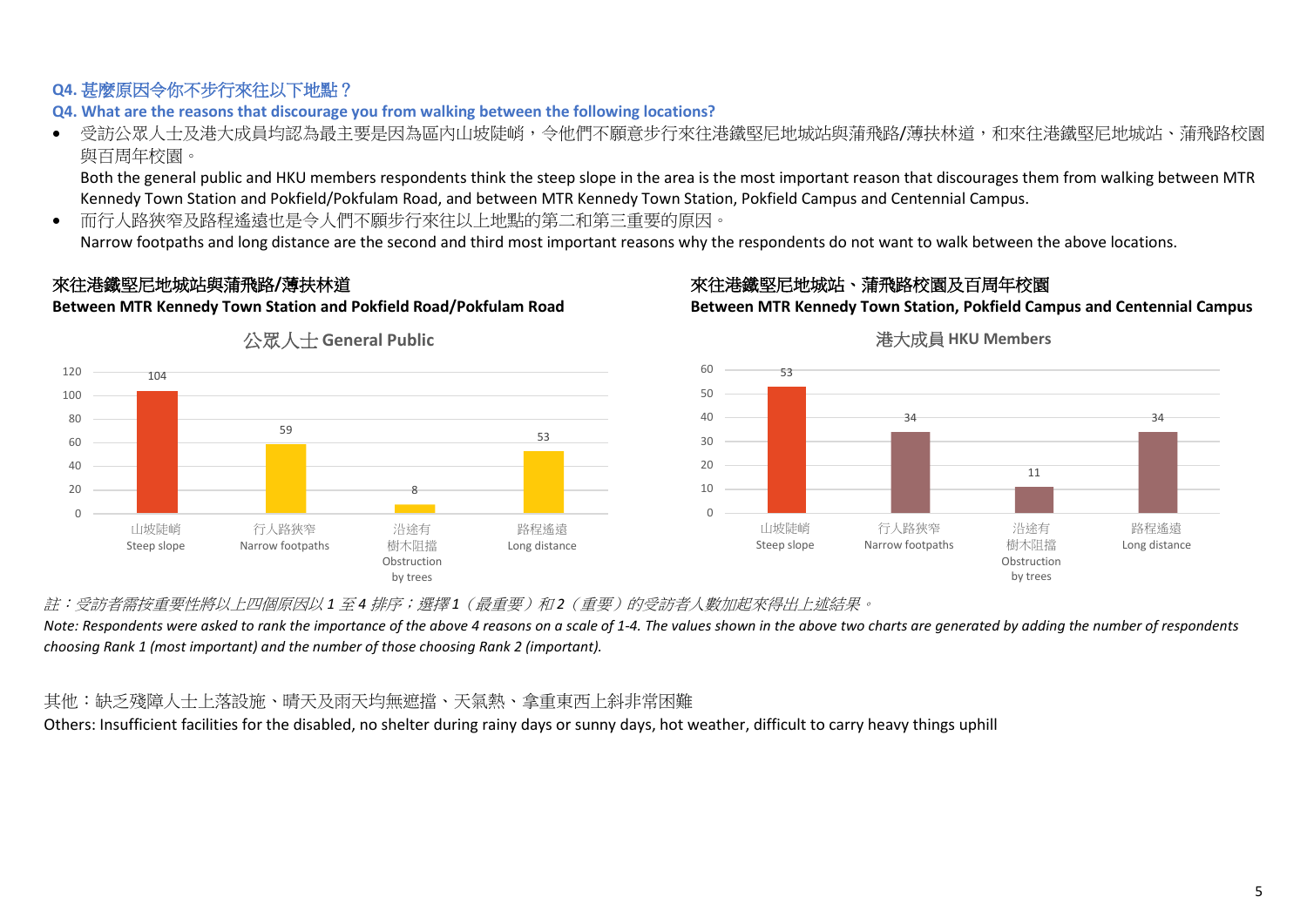# **Q5.** 你認為以下地點之間的行人接駁及便利行人的程度需改善嗎?

**Q5. Do you think the pedestrian connectivity and walkability in the areas between the following locations need improvements?** 

• 95%受訪公眾人士認為港鐵堅尼地城站與蒲飛路/薄扶林道化之間的行人接駁及便利行人的程度需改善;94%受訪港大成員亦認為港鐵堅尼地城站、蒲飛路校 園與百周年校園之間的行人接駁及便利行人的程度需改善。

95% of the general public respondents agree that improvements are needed for the pedestrian connectivity and walkability between MTR Kennedy Town Station and Pokfield Road/Pokfulam Road, while 94% of the HKU members respondents agree that improvements are needed for the pedestrian connectivity and walkability between MTR Kennedy Town Station, Pokfield Campus and Centennial Campus.

# 港鐵堅尼地城站與蒲飛路**/**薄扶林道之間

**Between MTR Kennedy Town Station and Pokfield Road/Pokfulam Road**

公眾人士 **General Public**

# 港鐵堅尼地城站、蒲飛路校園與百周年校園之間

**Between MTR Kennedy Town Station, Pokfield Campus and Centennial Campus**

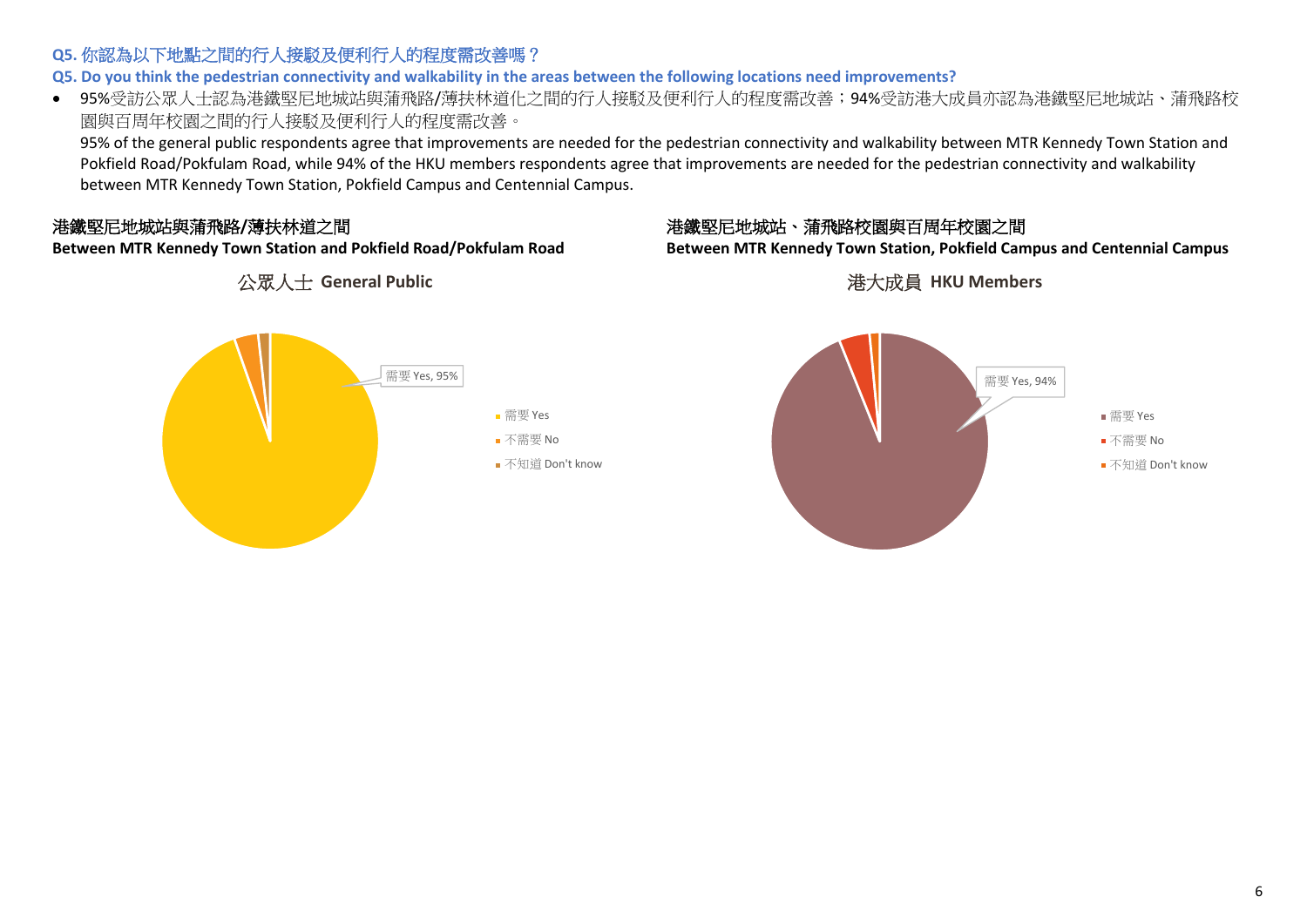# **Q6.** 你認為港大興建園景通道帶來以下效益有多重要?

**Q6. How important to you are the following benefits to be brought about by HKU's Community Gateway?** 

• 受訪公眾人士及港大成員均認為更容易到達或更完善接駁港鐵堅尼地城站,是港大興建園景通道所能帶來最重要的效益。

Both the general public and HKU members respondents agree that easier access and better connectivity to MTR Kennedy Town Station is the most important benefit to be brought about by HKU's proposed Community Gateway.



公眾人士 **General Public**

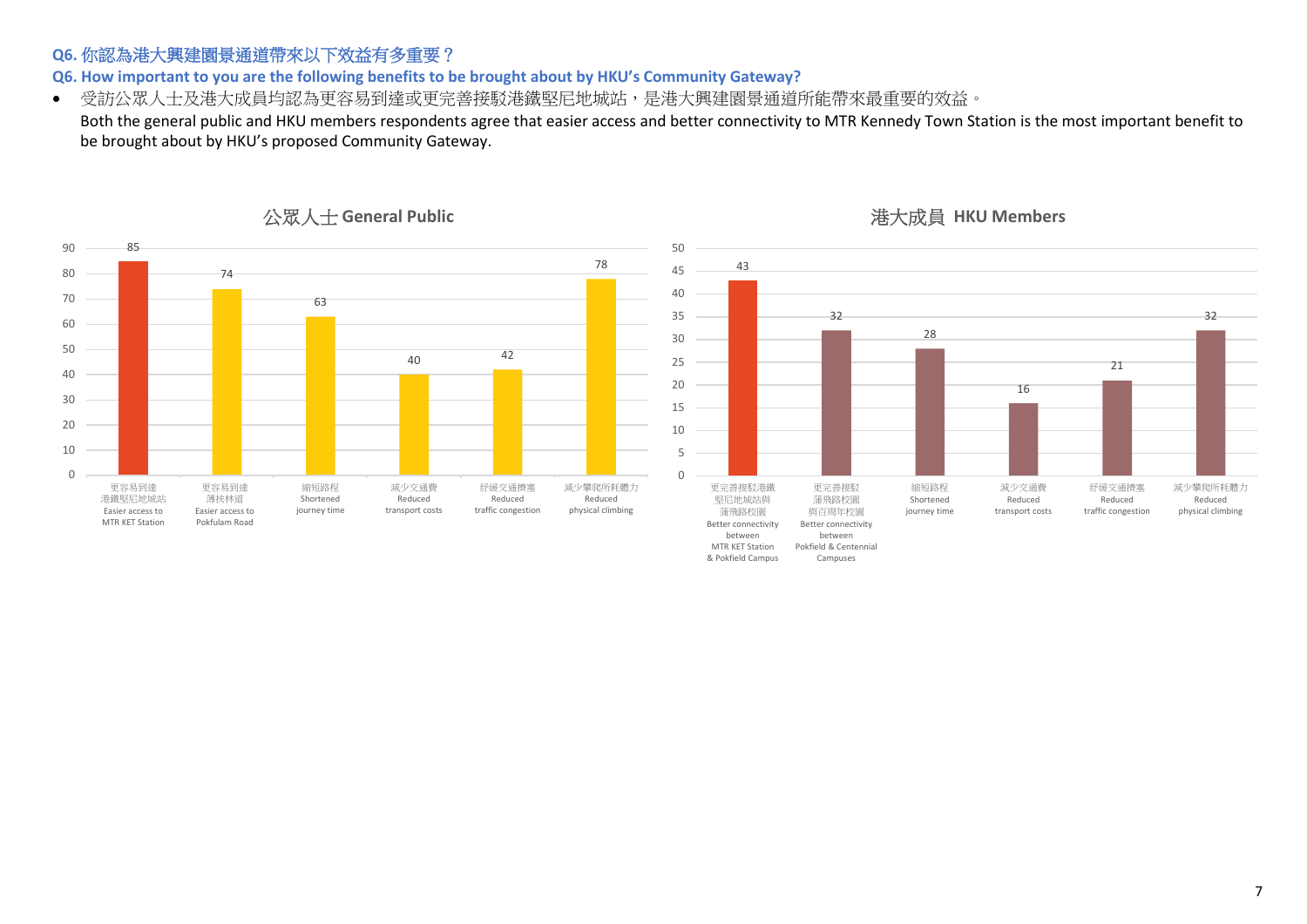### Q7. 若設有園景通道,會否令你更願意步行來往港鐵堅尼地城 站、薄扶林道、蒲飛路校園及百周年校園?

**Q7. Would the Community Gateway increase your likeliness to walk between MTR Kennedy Town Station, Pokfulam Road, Pokfield Campus and Centennial Campus?** 若設有園景通道,84%受訪公眾人士和逾半(57%)受訪港大成員認為可能會步行來往港鐵堅尼地城站、薄扶林道、蒲飛路校園及百周年校園。 With the Community Gateway proposed by HKU, 84% of the general public respondents and over half (57%) of HKU members respondents think they would likely walk between MTR Kennedy Town Station, Pokfulam Road, Pokfield Campus and Centennial Campus.

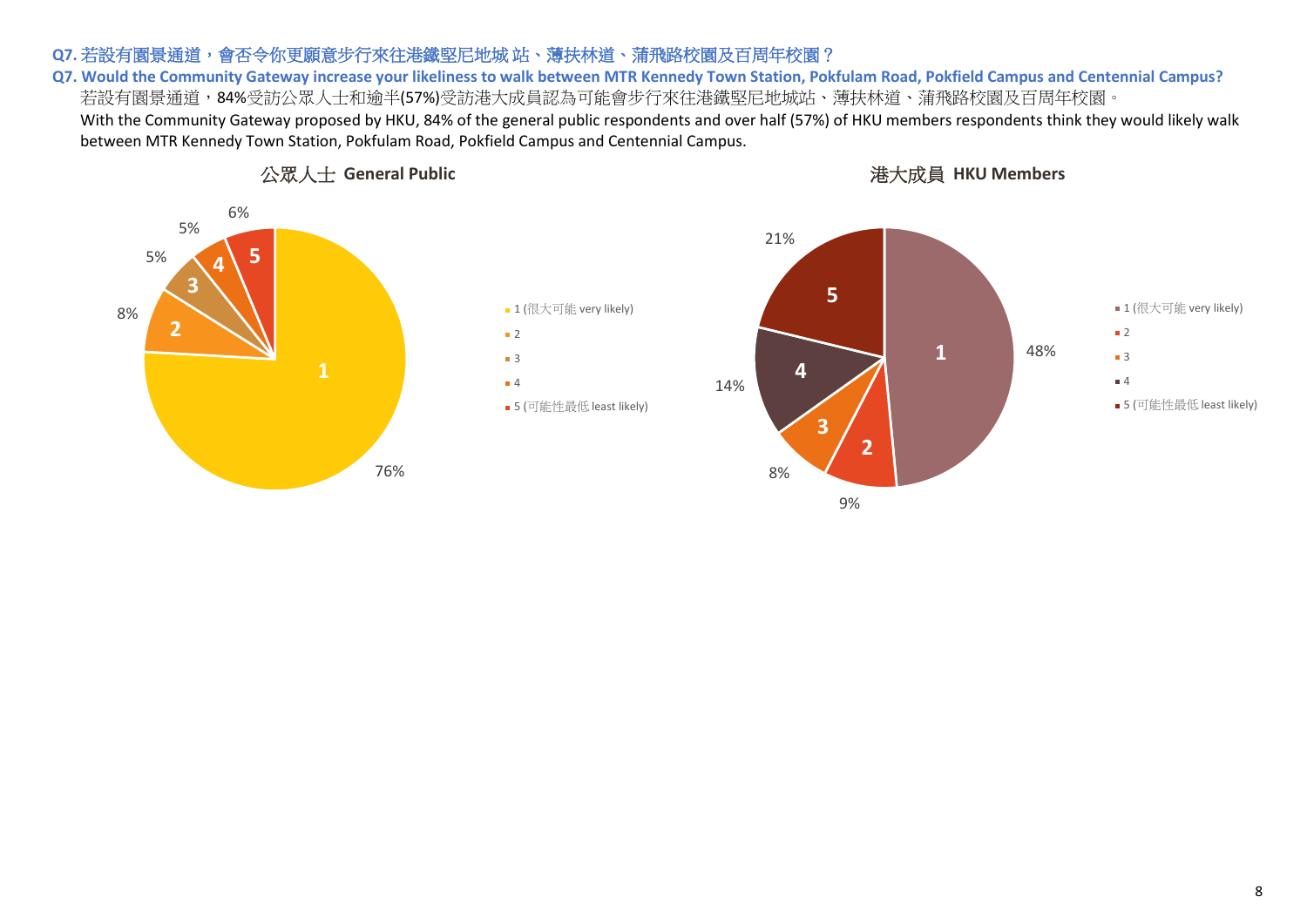# **Q8.** 你認為園景通道必須提供以下哪項設施?

**Q8. Which of the following is necessary along the Community Gateway?**

• 大部分受訪公眾人士及港大成員均認同園景通道必須提供方向指示牌。

Most of the general public respondents and HKU members respondents agree that directional signs are necessary along the Community Gateway.

• 超過三分之二的受訪者認為園景通道必須提供輪椅升降台。

More than two-thirds of the respondents think that stair lifts for wheelchair users should be provided along the Community Gateway.





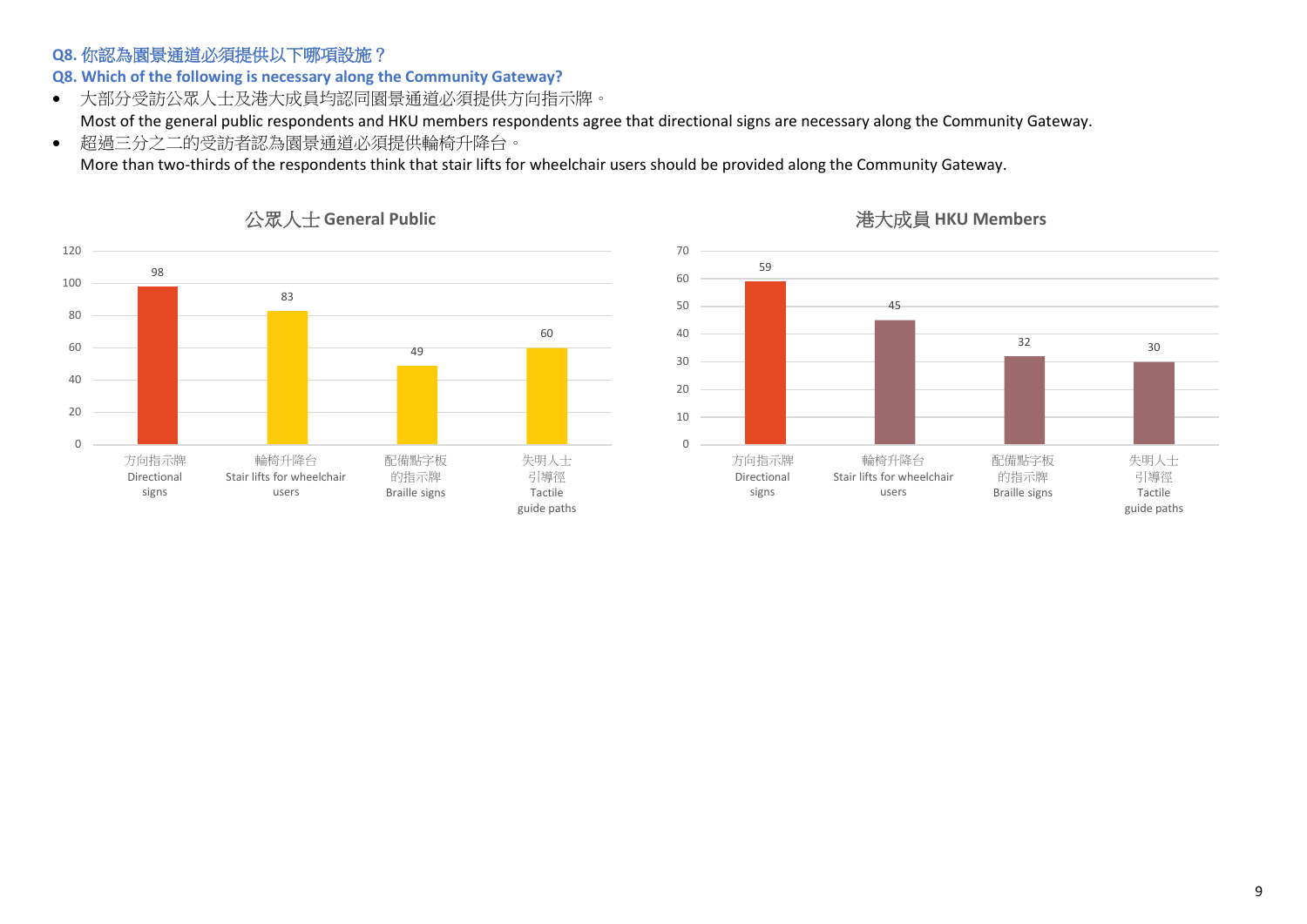### **Q9.** 你希望園景通道提供以下哪項設施?

**Q9. Would you like to include any of the following along the Community Gateway?**

• 最多人希望在園景通道可行位置設有蓋通道,其次是設有具能源效益的裝置。

The majority of the respondents think canopy coverage should be provided along the Community Gateway where possible, while energy-efficient installations along the Community Gateway come second.



#### 港大成員 **HKU Members**



# **Q10.** 你對於園景通道的設施和特色還有甚麼提議?

**Q10. Would you suggest any other features to be considered for the Community Gateway?** 

• 受訪者提出園景通道應考慮其他設施或特色,如升降機、扶手電梯、行人天橋、防雨功能和採用人工智能。 Other facilities or features suggested by the respondents along the Community Gateway include elevators, escalators, a footbridge, water-proof features and use of artificial intelligence.

# 公眾人士 **General Public**

- 自動感應節能開關
- 提供升降機和天橋,連接校園西東出口、蒲飛路對面行人路及巴士總站
- 有關港大/西環七台的歷史
- Power-saving sensor switches
- Provision of elevators and footbridge to connect the west and east entrances of Pokfield Campus to the opposite side of Pokfield Road and bus terminus
- History about HKU and the Seven Terraces of Sai Wan

- 扶手電梯比樓梯更好
- 夜間啓用省電模式
- 注意防雨,增加使用壽命
- 採用人工智能
- 增設通道入閘機以確保使用者為港大成員
- Provision of escalators rather than staircases
- Power-saving mode at night
- Rain-proof feature to make the gateway more durable
- Adopt artificial intelligence (AI)
- Installation of gates to limit use to HKU members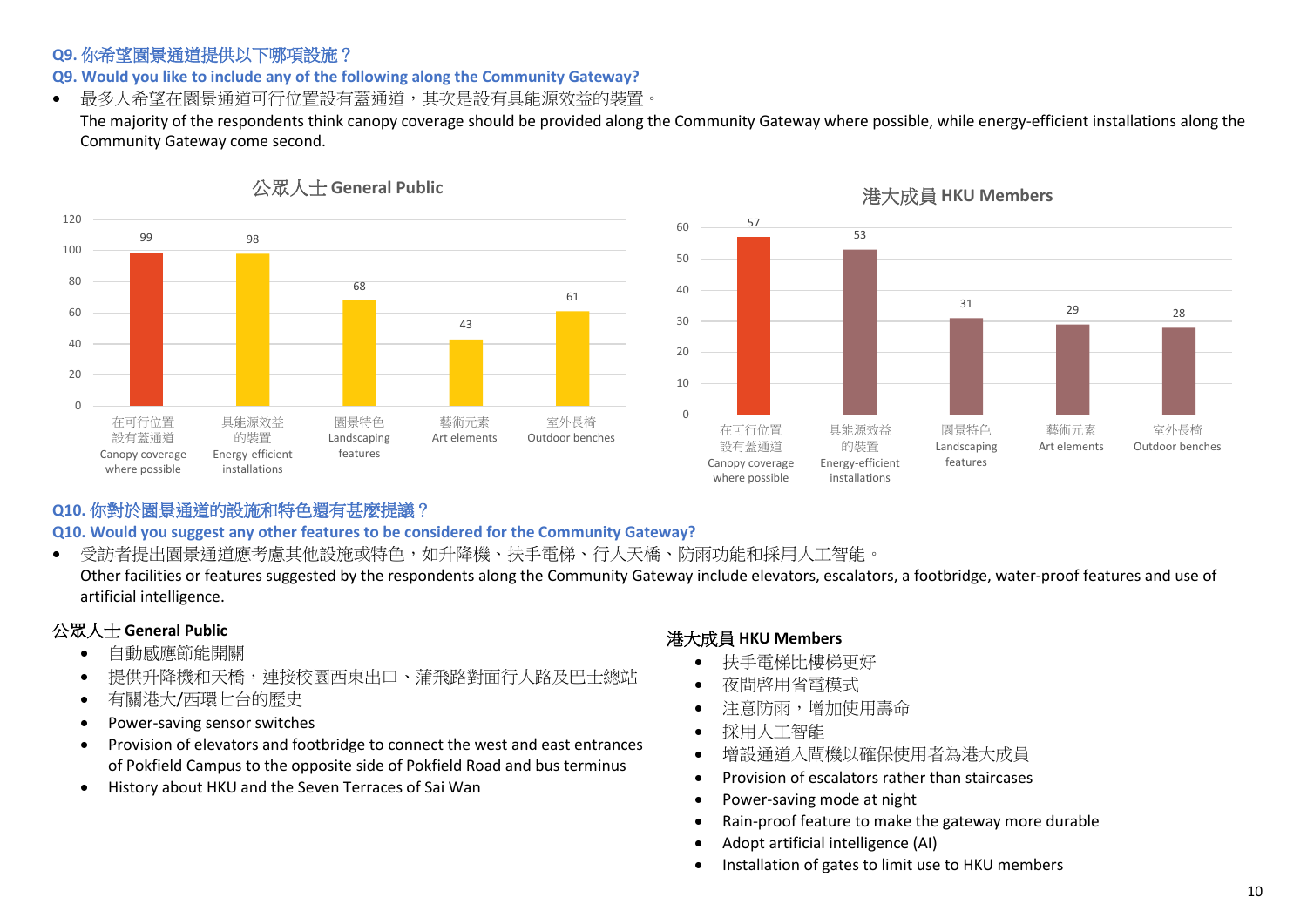# **Q11.** 你認為兩條社區建議的行人接駁通道,哪條有助進一步提升區內便利行人程度?

**Q11. Which of the two community's suggested pedestrian links do you think can help further enhance the district's walkability and connectivity?**

• 80%受訪公眾人士及 88%受訪港大成員認為沿蒲飛徑的行人接駁通道有助進一步提升區內便利行人程度。

80% of the general public respondents and 88% of HKU members respondents think the pedestrian link along Pokfield Path can help further enhance the district's walkability and connectivity.

• 71%受訪公眾人士及 65%受訪港大成員認為沿山市街的行人接駁通道有助進一步提升區內便利行人程度。

71% of the general public respondents and 65% of HKU members respondents think the pedestrian link along Sands Street can further enhance the district's walkability and connectivity.



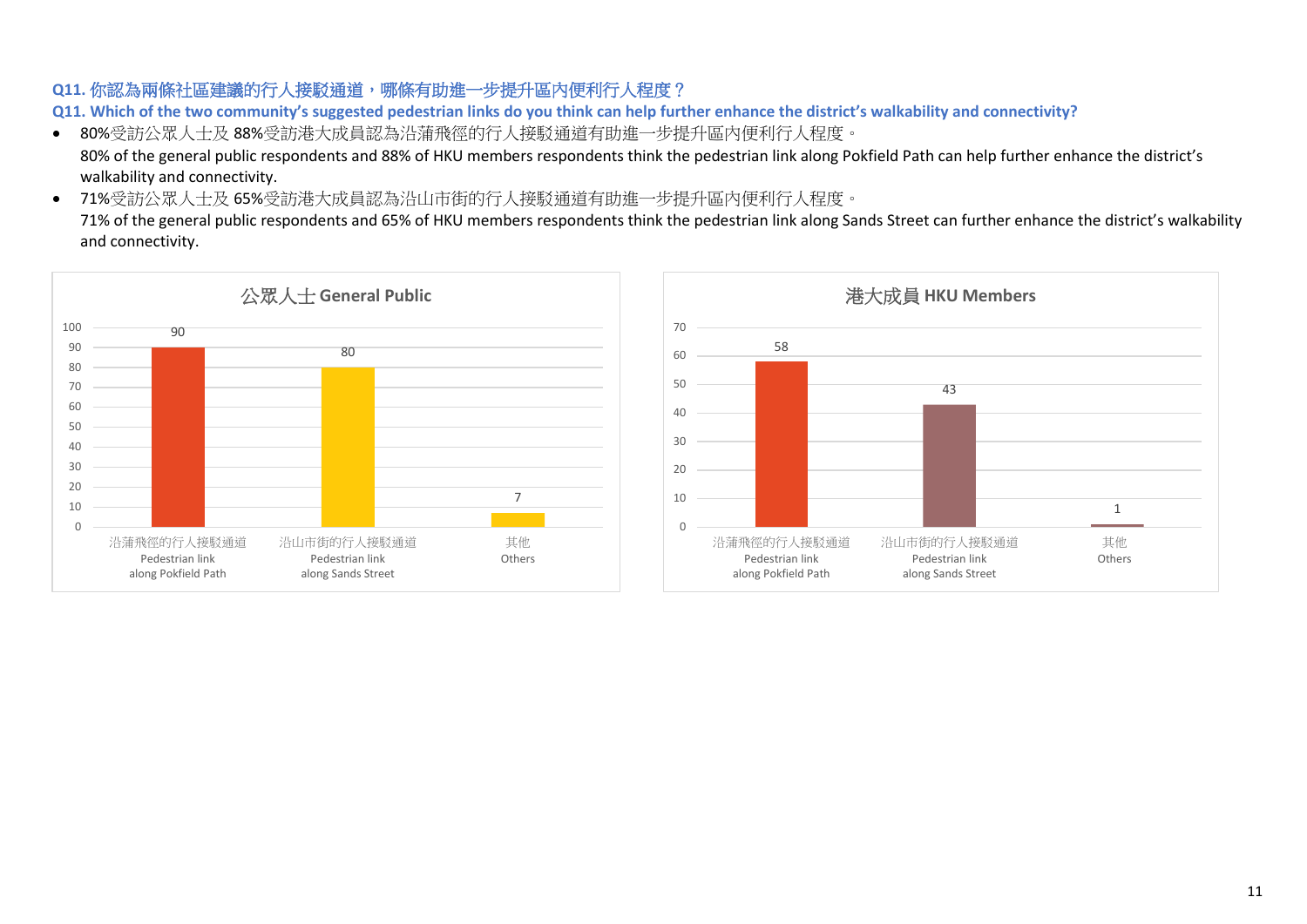#### Q12a. 你認為沿蒲飛徑的建議行人接駁通道會否令你更願意步行來往港鐵堅尼地城站及蒲飛路/薄扶林道,或來往港鐵堅尼地城站、蒲飛路校園及百周年校園? **Q12a. Would the suggested pedestrian link along Pokfield Path increase your likeliness to walk between MTR Kennedy Town Station and Pokfield Road/Pokfulam Road, or between MTR Kennedy Town Station, Pokfield Campus and Centennial Campus?**

• 若設有沿蒲飛徑的建議行人接駁通道,77%受訪公眾人士及 61%受訪港大成員表示可能會步行來往港鐵堅尼地城站及蒲飛路/薄扶林道,或來往港鐵堅尼地城 站、蒲飛路校園及百周年校園。

With the proposed pedestrian link along Pokfield Path, 77% of the general public respondents and 61% of HKU members respondents think they would likely walk between MTR Kennedy Town Station and Pokfield Road/Pokfulam Road, or between MTR Kennedy Town Station, Pokfield Campus and Centennial Campus.

> $\blacksquare$  2 ■ 3 4